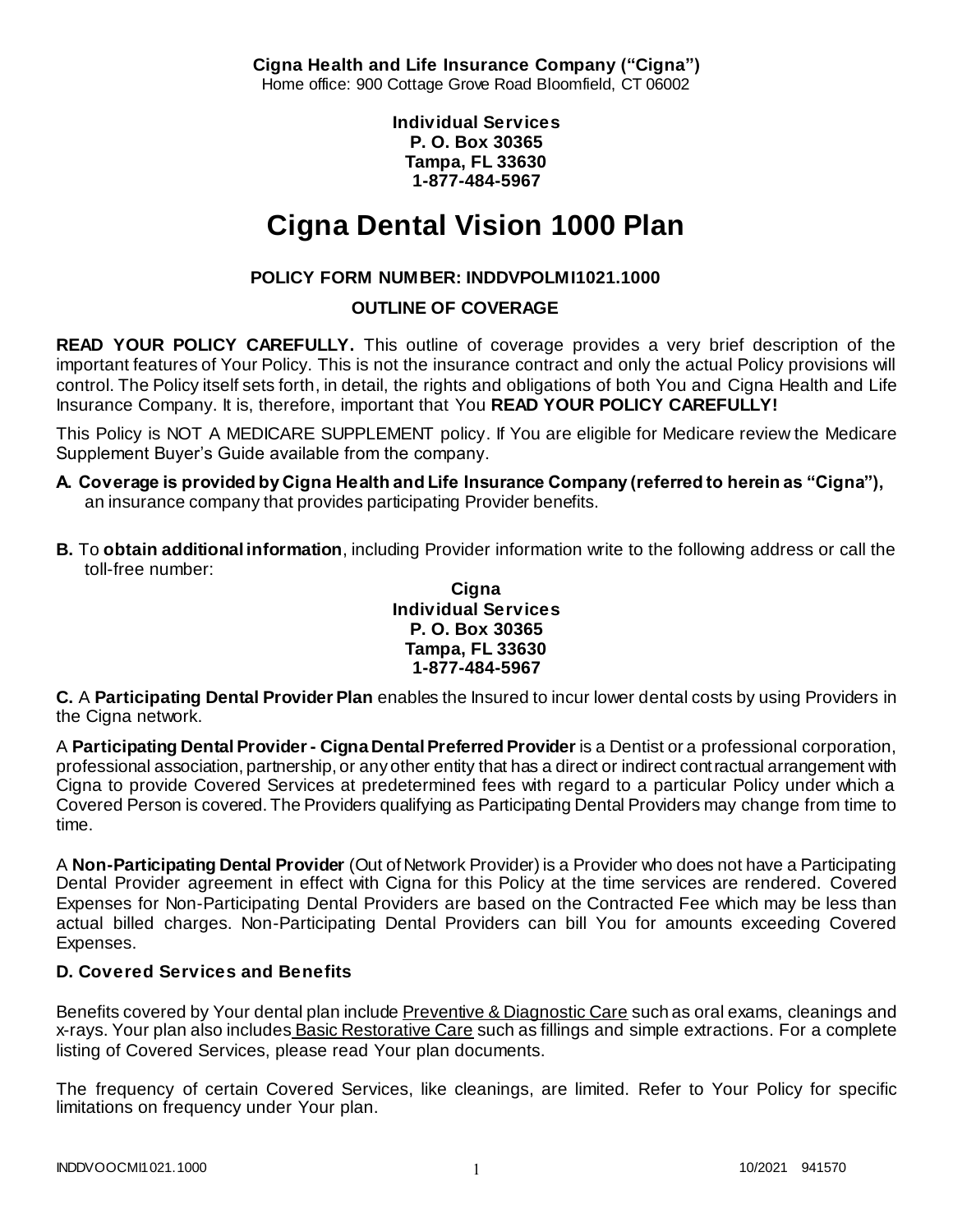### **Benefit Schedule**

The benefits outlined in the table below show the payment percentages for Covered Expenses **AFTER** any applicable Deductibles have been satisfied unless otherwise stated.

# **CIGNA DENTAL AND VISION INSURANCE** *The Schedule*

### **For You and Your Dependents**

#### **The Schedule – Dental Benefits**

If You select a Participating Dental Provider, Your cost will be less than if You select a Non-Participating Dental Provider.

#### **Emergency Services**

The Benefit Percentage payable for Emergency Services charges made by a Non-Participating Dental Provider is the same Benefit Percentage as for Participating Dental Provider Charges. Dental Emergency services are required immediately to either alleviate pain or to treat the sudden onset of an acute dental condition. These are usually minor procedures performed in response to serious symptoms, which temporarily relieve significant pain, but do not effect a definitive cure, and which, if not rendered, will likely result in a more serious dental or medical complication.

#### **Dental Deductibles**

Dental Deductibles are expenses to be paid by You or Your Dependent. Dental Deductibles are in addition to any Coinsurance. Once the Dental Deductible maximum in The Schedule has been reached You and Your family need not satisfy any further dental deductible for the rest of that year.

#### **Participating Dental Provider Payment**

Participating Dental Provider services are paid based on the Contracted Fee agreed upon by the Provider and Cigna.

**Non-Participating Dental Provider Payment** Non-Participating Dental Provider services are paid based on the Contracted Fee.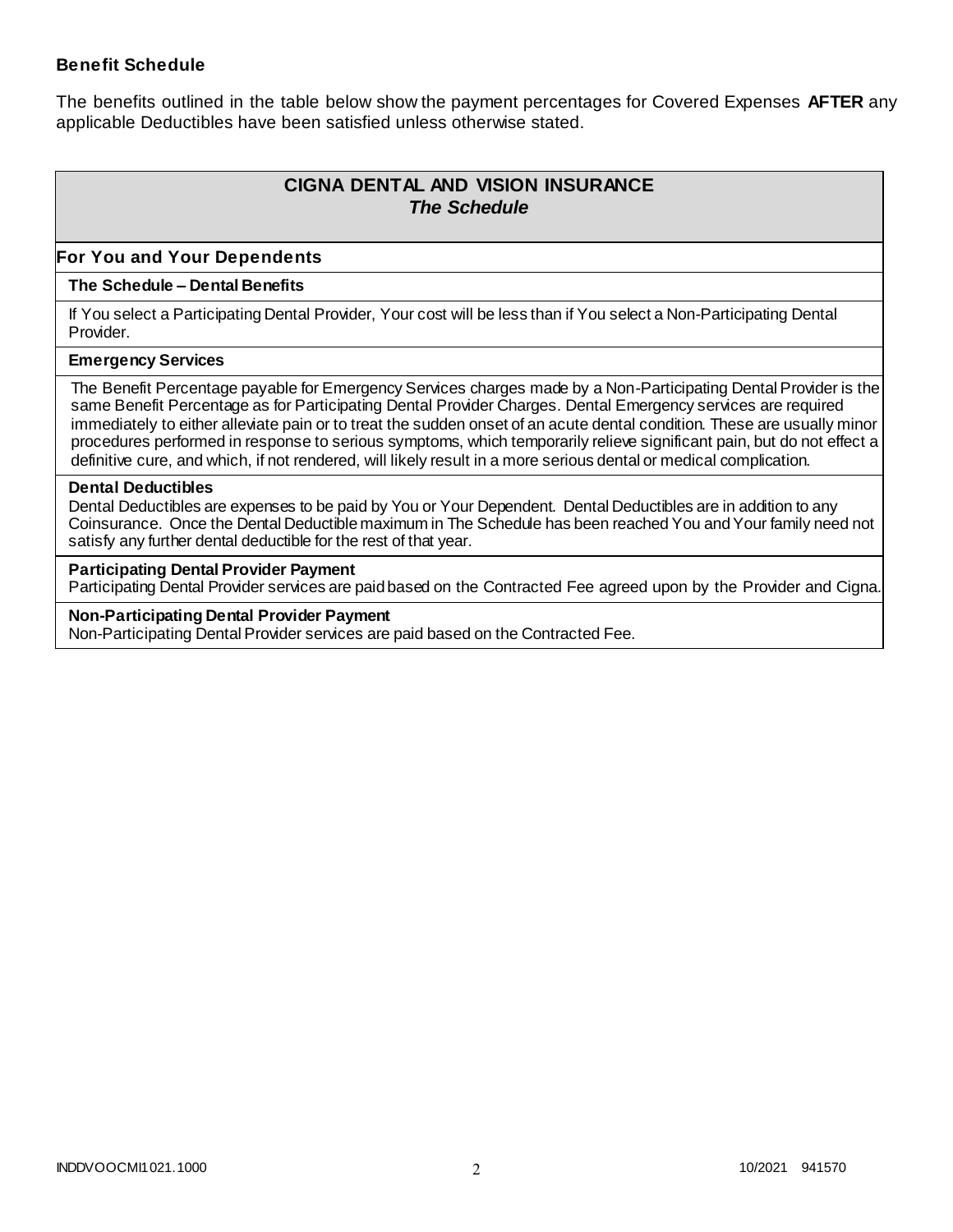| <b>DENTAL BENEFIT HIGHLIGHTS</b>                                                                                                                              |                                                  |
|---------------------------------------------------------------------------------------------------------------------------------------------------------------|--------------------------------------------------|
| Classes I, II<br><b>Calendar Year Maximum</b>                                                                                                                 | \$1,000 per person                               |
| <b>Calendar Year Dental Deductible</b><br>Individual                                                                                                          | \$50 per person                                  |
|                                                                                                                                                               | Not Applicable to Class I                        |
| <b>Family Maximum</b>                                                                                                                                         | \$150 per family                                 |
|                                                                                                                                                               | Not Applicable to Class I                        |
| <b>Class I</b>                                                                                                                                                | The Percentage of Covered Expenses the Plan Pays |
| Preventive Care<br>Oral Exams<br>Routine Cleanings<br>Routine X-rays<br><b>Fluoride Application</b><br><b>Sealants</b><br>Space Maintainers (non-orthodontic) | 100%                                             |
| <b>Class II</b>                                                                                                                                               | The Percentage of Covered Expenses the Plan Pays |
| <b>Basic Restorative</b><br>Fillings<br>Oral Surgery, Simple Extractions<br>Emergency Care to Relieve Pain<br>Non-Routine X-rays                              | 70% after dental deductible                      |

| The Schedule - Vision Benefits                                                                  |                                                                                         |
|-------------------------------------------------------------------------------------------------|-----------------------------------------------------------------------------------------|
| VISION BENEFIT HIGHLIGHTS                                                                       |                                                                                         |
| Eye Examinations, including refraction                                                          | The plan pays 30% of expenses, not to exceed a \$50 calendar<br>year maximum per person |
| Materials (corrective eyeglasses or contact<br>lenses, including fittings and follow-up visits) | \$100 calendar year maximum per person                                                  |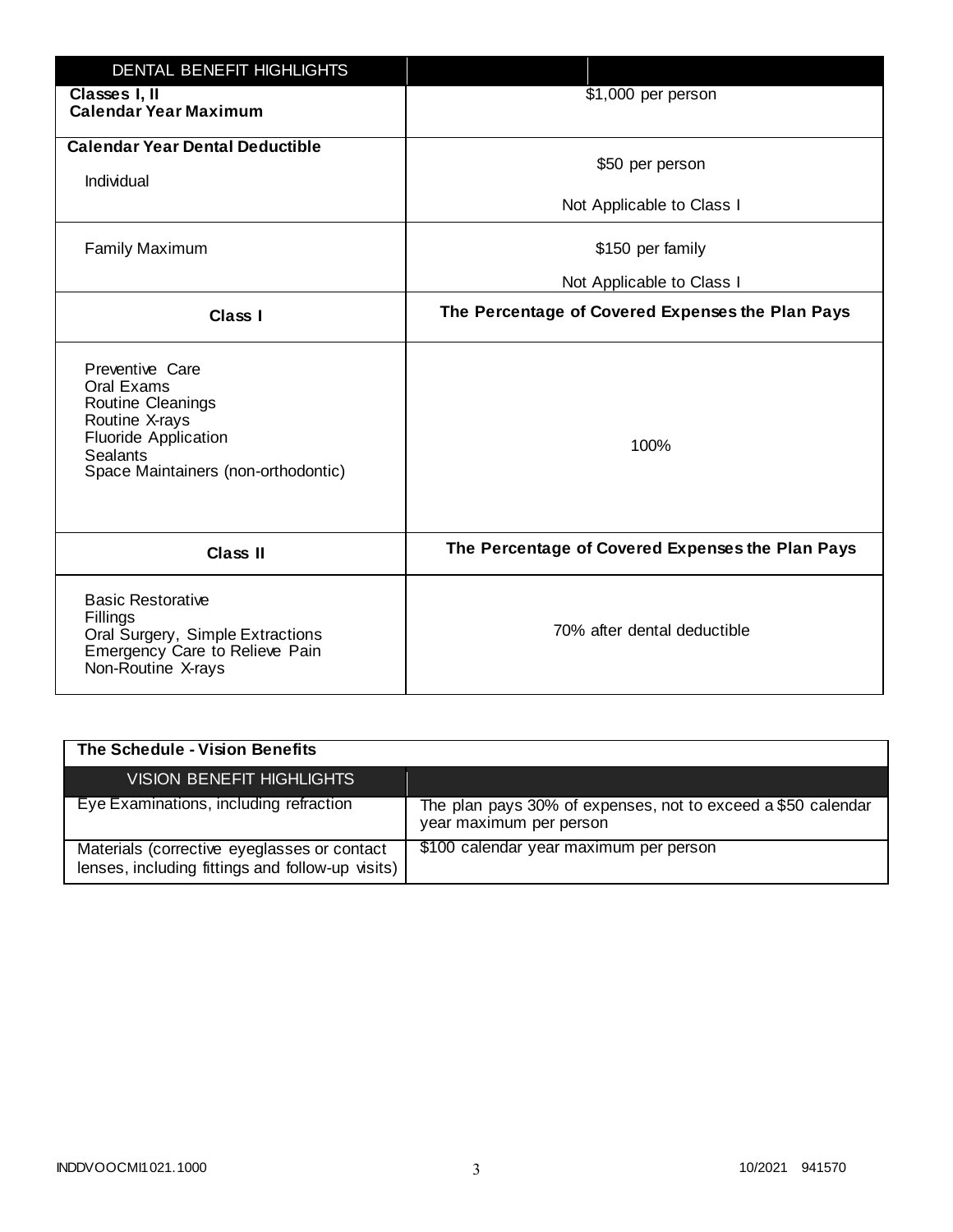# **Waiting Periods**

There is no waiting period for Class I or II dental benefits or for vision benefits.

# **Missing Teeth Limitation**

There is no payment for replacement of teeth that are missing when a person first becomes insured.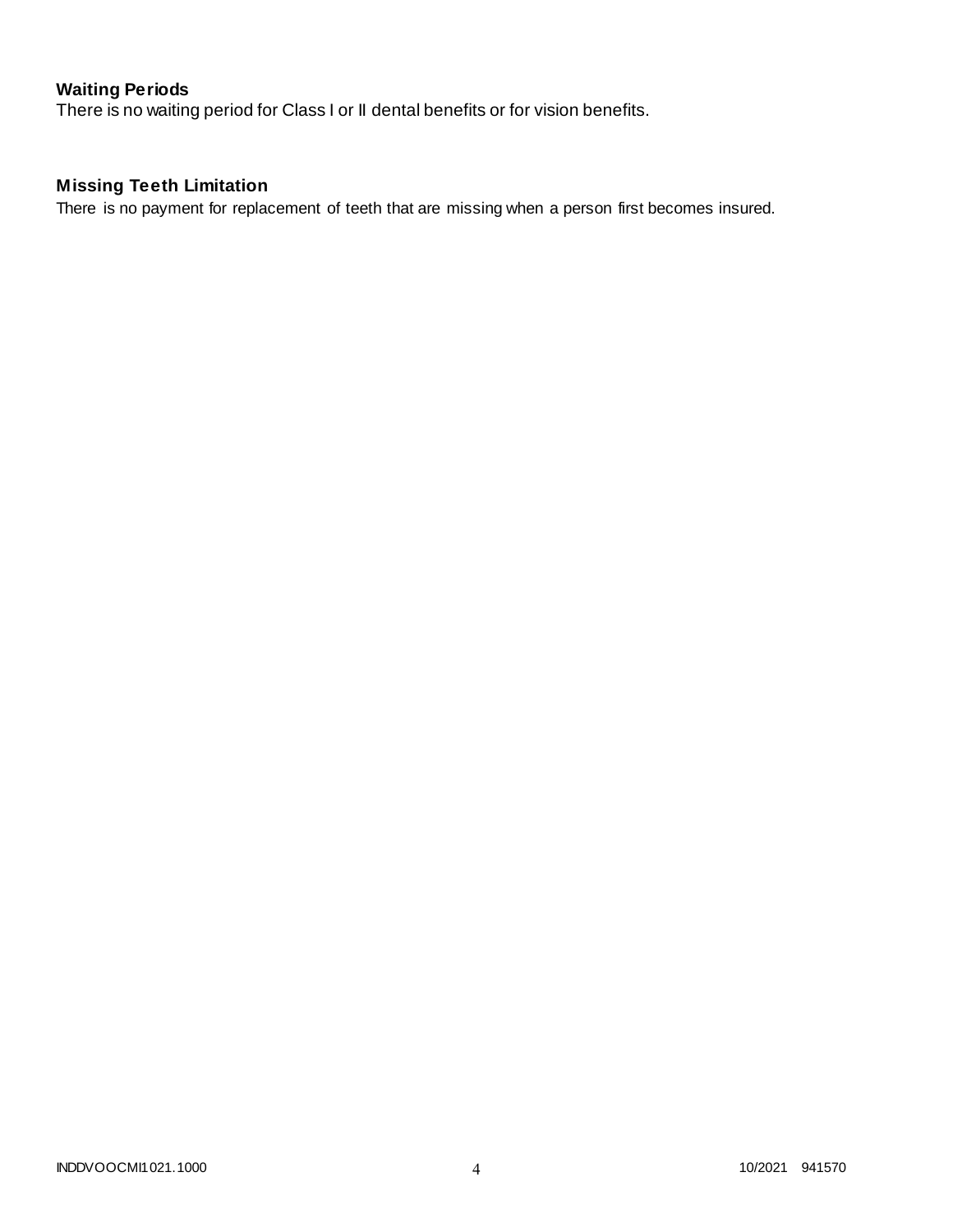## **E. Insured's Financial Responsibility**

The Insured is responsible for paying the monthly or quarterly premium on a timely basis. The Insured is also responsible to pay Providers for charges that are applied to the Deductibles, Coinsurance, and any amounts charged by Non-Participating Dental Providers in excess of the Contracted Fee. In addition, any charges for Medically Necessary and/or Dentally Necessary items that are excluded under the Policy are the responsibility of the Insured.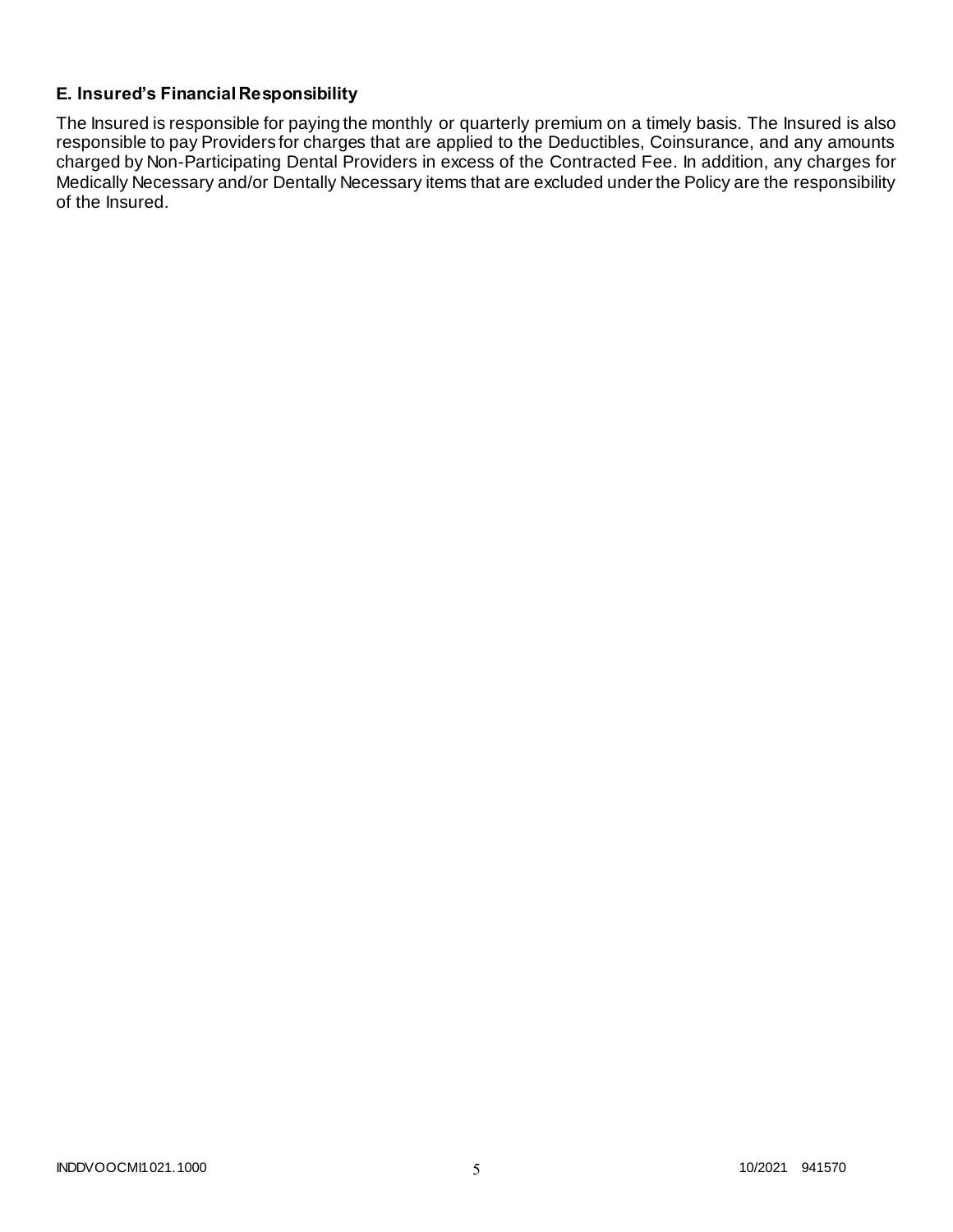# **F. Exclusions and Limitations: What Is Not Covered By This Policy**

# **Expenses Not Covered**

Covered Expenses will not include, and no payment will be made for:

- procedures which are not included in the list of Covered Dental Services or Covered Vision Services;
- cone beam imaging;
- instruction for plaque control, oral hygiene and diet;
- core build-ups;
- veneers;
- precious or semi-precious metals for crowns, bridges and abutments;
- restoration of teeth which have been damaged by erosion, attrition or abrasion;
- bite registrations; precision or semi-precision attachments; or splinting;
- implants or implant related services;
- orthodontic treatment, except for the treatment of cleft lip and cleft palate;
- general anesthesia or intravenous sedation, when used for the purposes of anxiety control or patient management is not covered; may be considered only when medically or dentally necessary and when in conjunction with covered complex oral surgery;
- athletic mouth guards;
- services performed solely for cosmetic reasons;
- personalization or decoration of any dental device or dental work;
- replacement of an appliance per benefit quidelines;
- services that are medical in nature;
- services and supplies received from a hospital;
- prescription drugs;
- plano lenses;
- VDT (video display terminal)/computer eyeglass benefit;
- medical or surgical treatment of the eyes;
- any type of corrective vision surgery, including LASIK surgery, radial ketatonomy (RK), automated lamellar keratoplasty (ALK), or conductive keratoplasty (CK);
- Orthoptic or vision training and any associated supplemental testing;
- any eye examination, or any corrective eyewear, required by an employer as a condition of employment;
- safety eyewear;
- sub-normal vision aids or non-prescription lenses; or
- Magnification or low vision aids not shown as covered in the Schedule of Vision Coverage.

# **General Limitations**

No payment will be made for expenses incurred for You or any one of Your Dependents:

- For services not specifically listed as Covered Services in this Policy;
- For services or supplies that are not Medically Necessary;
- For services received before the Effective Date of coverage;
- For services received after coverage under this Policy ends;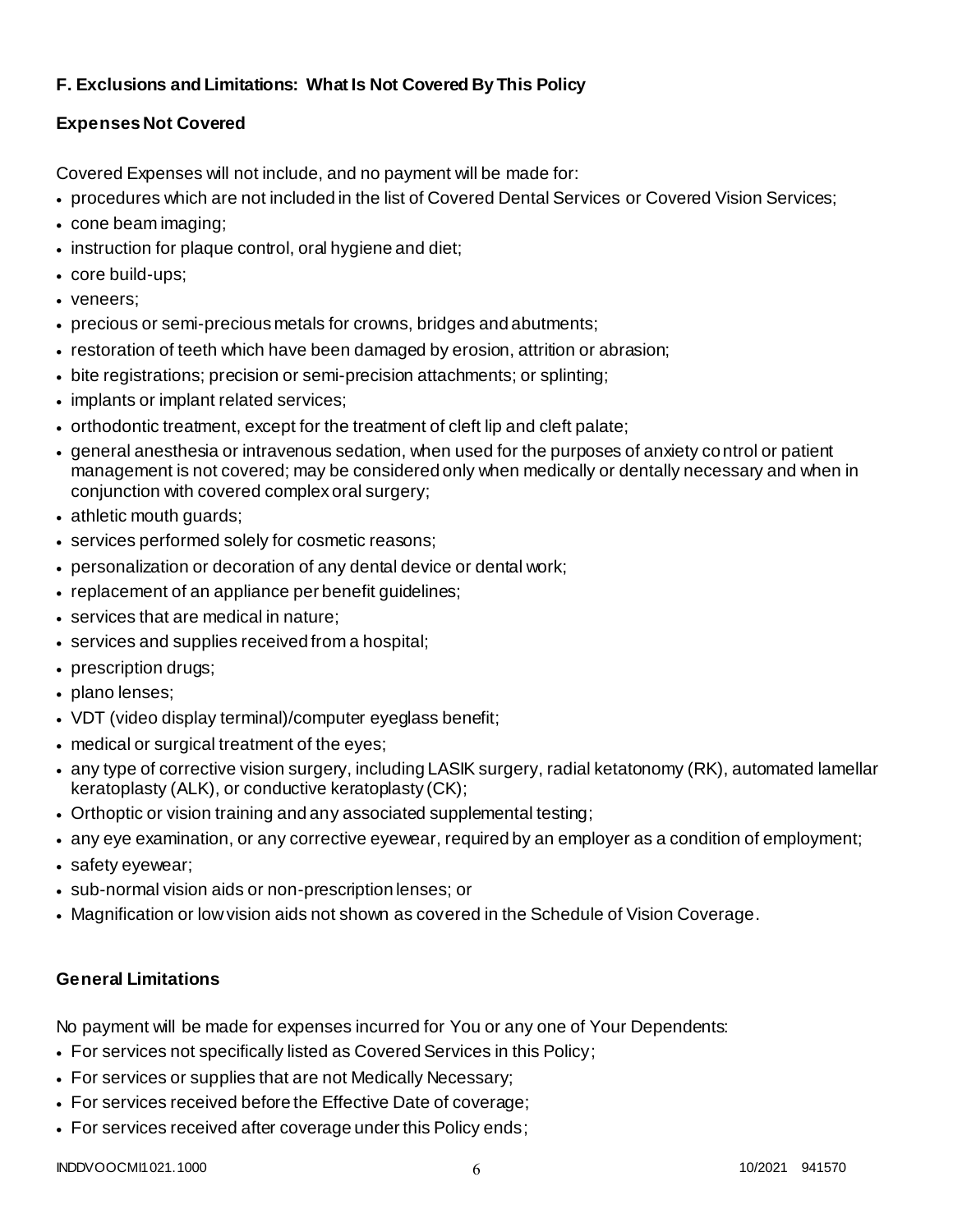- For services for which You have no legal obligation to pay or for which no charge would be mad e if You did not have insurance coverage;
- For Professional services or supplies received or purchased directly or on Your behalf by anyone, including a Provider, from any of the following:
	- **•** Yourself or Your employer;
	- **a** person who lives in the Covered Person's home, or that person's employer;
	- a person who is related to the Covered Person by blood, marriage or adoption, or that person's employer.
- for or in connection with an Injury arising out of, or in the course of, any employment for wage or profit;
- for or in connection with a Sickness which is covered under any workers' compensation or similar law;
- for charges made by a Hospital owned or operated by or which provides care or performs services for, the United States Government, if such charges are directly related to a condition which occurred while serving in the military or an associated auxiliary unit;
- services or supplies received due to an act of war, declared or undeclared while serving in the military or an associated auxiliary unit;
- to the extent that payment is unlawful where the person resides when the expenses are incurred;
- for charges which the person is not legally required to pay;
- for charges which would not have been made if the person had no insurance;
- to the extent that billed charges exceed the rate of reimbursement as described in the Schedule;
- for charges for unnecessary care, treatment or surgery;
- to the extent that You or any of Your Dependents is in any way paid or entitled to payment for those expenses by or through a public program, other than Medicaid;
- for or in connection with experimental procedures or treatment methods not approved by the American Dental Association or the appropriate dental specialty society;
- Procedures that are a covered expense under any other plan which provides dental or vision benefits;
- To the extent that benefits are paid or payable for those expenses under the mandatory part of any auto insurance policy written to comply with a "no-fault" insurance law or an uninsured motorist insurance law. Cigna will take into account any adjustment option chosen under such part by You or any one of Your Dependents.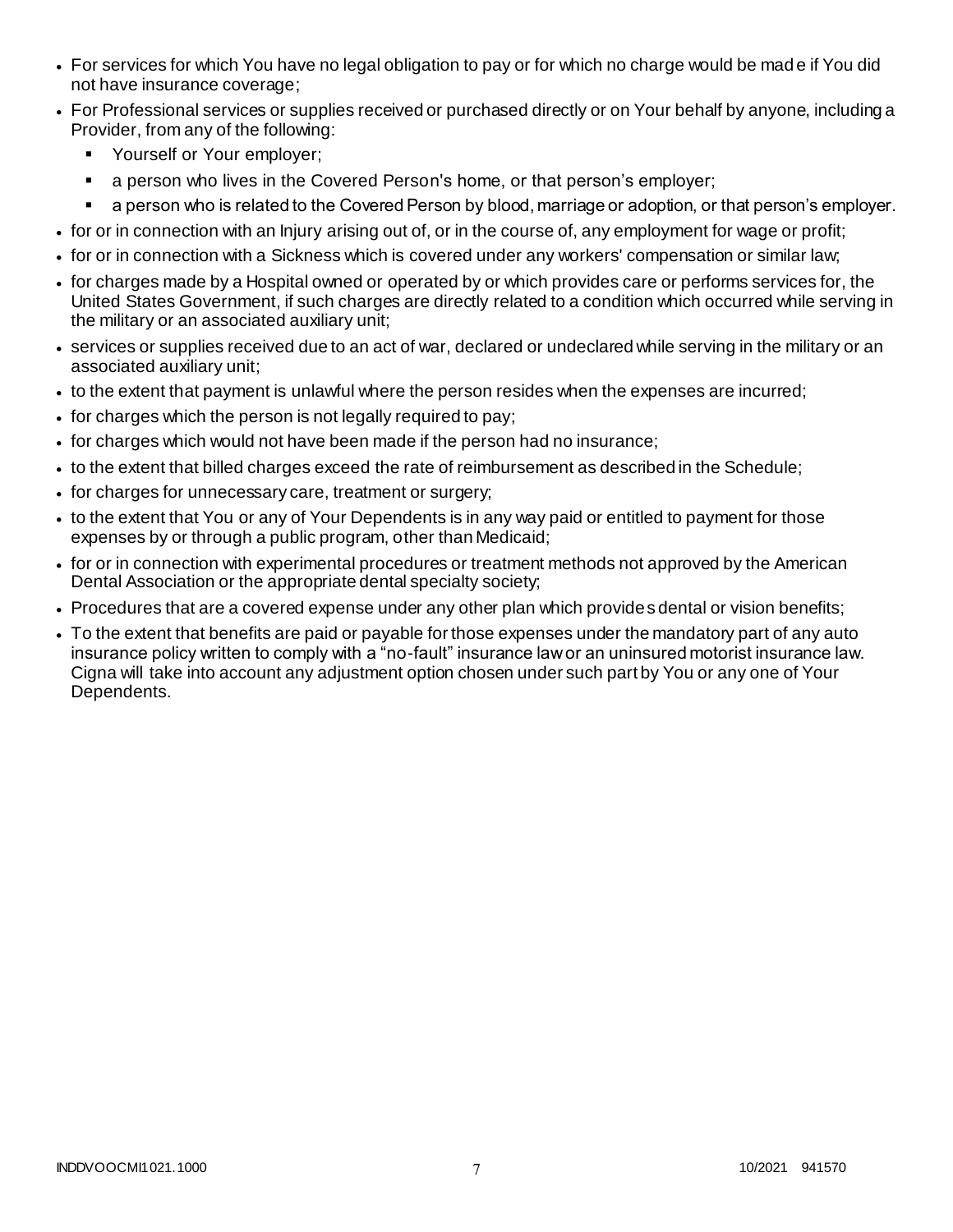### **G. Predetermination of Dental Benefits Program**

Predetermination of Benefits is a voluntary review of a Dentist's proposed treatment plan and expected charges. It is not preauthorization of service and is not required.

The treatment plan should include supporting pre-operative x-rays and other diagnostic materials as requested by Cigna's dental consultant. If there is a change in the treatment plan, a revised plan should be submitted.

Cigna will determine covered dental expenses for the proposed treatment plan. If there is no Predetermination of Benefits, Cigna will determine covered dental expenses when it receives a claim.

Review of proposed treatment is advised whenever extensive dental work is recommended when charges exceed **\$500**.

Predetermination of Benefits is not a guarantee of a set payment. Payment is based on the services that are actually delivered and the coverage in force at the time services are completed.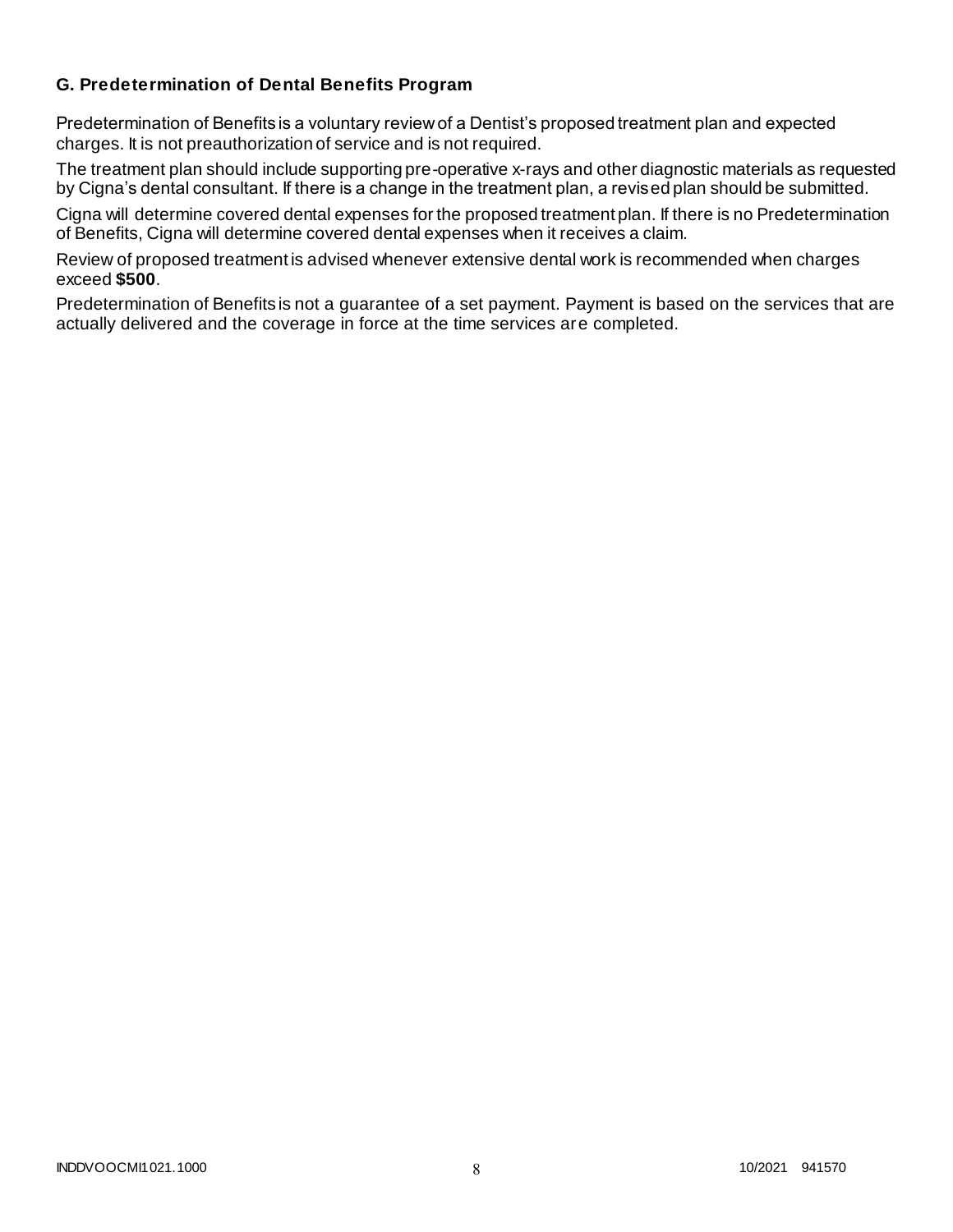### **H. General Provisions**

### **WHEN YOU HAVE A GRIEVANCE OR AN APPEAL**

For the purposes of this section, any reference to "You," "Your" or "Yourself" also refers to a representative or Provider designated by You to act on Your behalf, unless otherwise noted.

We want You to be completely satisfied with the care You receive. That is why We have established a process for addressing Your concerns or grievances and solving Your problems.

#### **Start with Member Services**

We are here to listen and help. If You have a concern or grievance regarding a person, a service, the quality of care, or contractual benefits, You can call Our toll-free number and explain Your concern or grievance to one of Our Customer Service representatives. You can also express that concern or grievance in writing. Please call or write to Us at the following:

Customer Services Toll-Free Number or address on mycigna.com, explanation of benefits or claim form

We will do Our best to resolve the matter on Your initial contact. If We need more time to review or investigate Your concern or grievance, We will get back to You as soon as possible, but in any case within 30 days.

If You are not satisfied with the results of a coverage decision, You can start the appeals procedure.

#### **Appeals Procedure**

Cigna has a two step appeals procedure for coverage decisions. To initiate an appeal, You must submit a request for an appeal in writing within 365 days of receipt of a denial notice. You should state the reason why You feel Your appeal should be approved and include any information supporting Your appeal. If You are unable or choose not to write, You may ask to register Your appeal by telephone. Call or write to Us at the toll-free number or address on Your Benefit Identification card, explanation of benefits or claim form.

#### **Level One Appeal**

Your appeal will be reviewed with a full investigation and the decision made by someone not involved in the initial decision. Appeals involving Medical Necessity or clinical appropriateness will be considered by a health care professional. The health care professional will have knowledge of the medical condition, procedure or treatment indicated in the appeal; they are licensed in the same profession and have a similar specialty; they were not involved in any part of the initial investigation of the complaint or grievance and were not involved until now in the appeal; and do not have a direct business relationship with You or the initial Provider that recommended the procedure, treatment or service in the appeal.

For level one appeals, We will respond in writing with a decision of the investigation within 30 calendar days after We receive an appeal for a postservice coverage determination.

If You are not satisfied with Our level-one appeal decision, You may request a level-two appeal.

#### **Level Two Appeal**

If You are dissatisfied with Our level one appeal decision, You may request a second review. To start a level two appeal, follow the same process required for a level one appeal.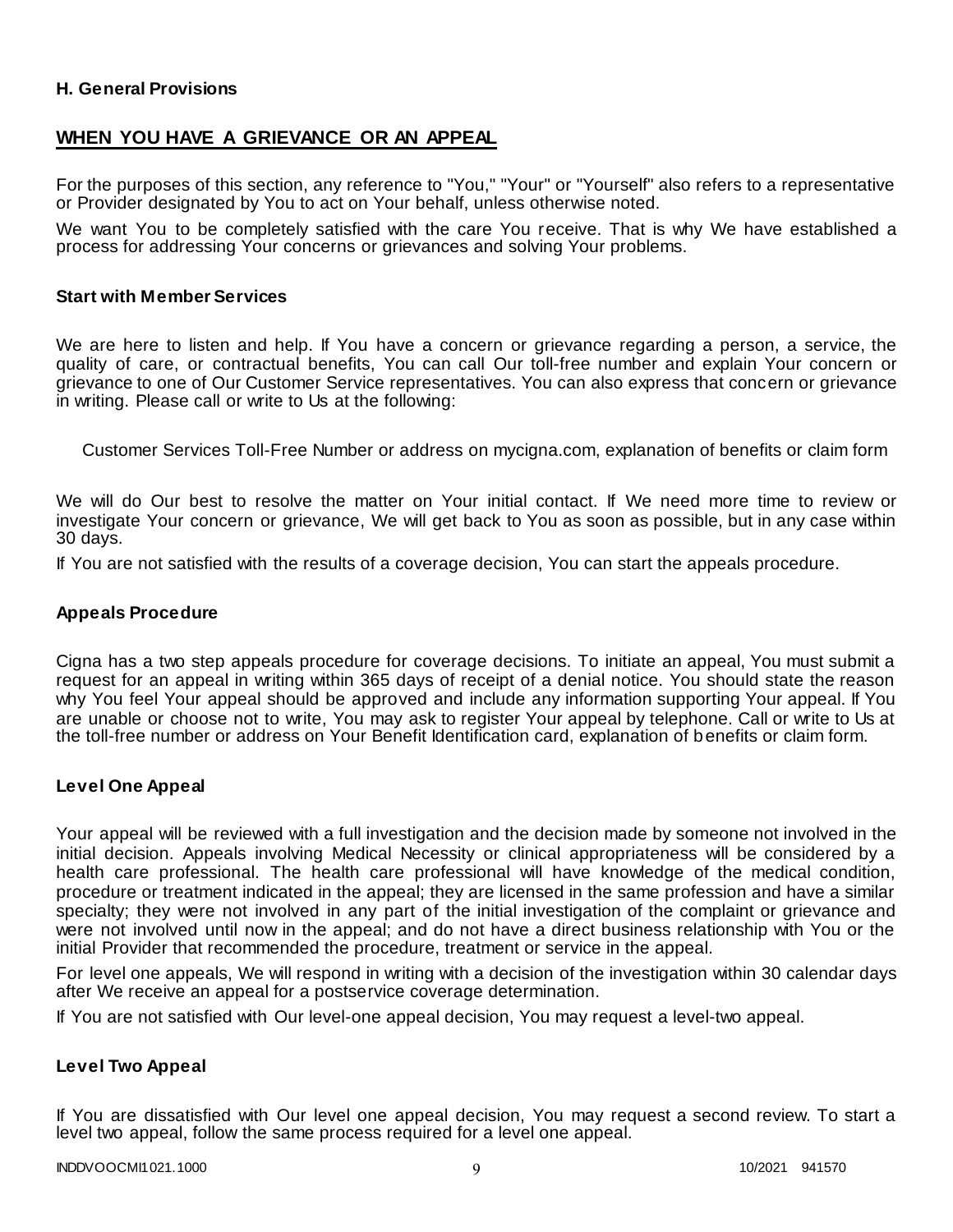Most requests for a second review will be conducted by the Appeals Committee, which consists of at least three people. Anyone involved in the prior decision may not vote on the Committee. For appeals involving Medical Necessity or clinical appropriateness, the Committee will consult with at least one Dentist reviewer in the same or similar specialty as the care under consideration. You may present Your situation to the Committee in person or by conference call.

For level two appeals We will acknowledge in writing that We have received Your request and schedule a Committee review. For postservice claims, the Committee review will be completed within 30 calendar days. You will be notified in writing of the Committee's decision within five working days after the Committee meeting, and within the Committee review time frames above if the Committee does not approve the requested coverage.

### **Expedited Appeal**

An expedited appeal applies if a grievance is submitted and a Provider, orally or in writing, attests that the time frame for a grievance under a normal Level One Appeal would seriously jeopardize the life or health of the Covered Person or would jeopardize the Covered Person's ability to regain maximum function. A determination will be made by Us not later than 72 hours after receipt of an expedited appeal. Within 10 days after receipt of a determination, the Covered Person may request a determination of the matter by the director under an external appeal process. If the determination by Us is made orally, We shall provide a written confirmation of the determination to the Covered Person not later than 2 business days after the oral determination.

#### **Notice of Benefit Determination on Appeal**

Every notice of an appeal decision of the investigation will be provided in writing or electronically and, if an adverse determination, will include:

- (1) the specific reason or reasons for the denial decision;
- (2) reference to the specific Policy provisions on which the decision is based;
- (3) a statement that the claimant is entitled to receive, upon request and free of charge, reasonable access to and copies of all documents, records, and other Relevant Information as defined;
- (4) upon request and free of charge, a copy of any internal rule, guideline, protocol or other similar criterion that was relied upon in making the adverse determination regarding Your appeal, and an explanation of the scientific or clinical judgment for a determination that is based on a medical necessity, experimental treatment or other similar exclusion or limit.

All records related to the grievance will be maintained by Cigna Health and Life Insurance Company for a minimum of two years following the year the grievance was filed .

### **Relevant Information**

Relevant Information is any document, record, or other information which was relied upon in making the benefit determination; was submitted, considered, or generated in the course of making the benefit determination, without regard to whether such document, record, or other information was relied upon in making the benefit determination; demonstrates compliance with the administrative processes and safeguards required by federal law in making the benefit determination; or constitutes a statement of policy or guidance with respect to the plan concerning the denied treatment option or benefit or the claimant's diagnosis, without regard to whether such advice or statement was relied upon in making the benefit determination.

#### **External Appeal Process**

INDDVOOCMI1021.1000 10 10/2021 941570 Once the appeals and grievance process has been exhausted, You have the right to request an external appeal review within 127 days after receipt of our adverse decision or coverage denial with the Director of the Michigan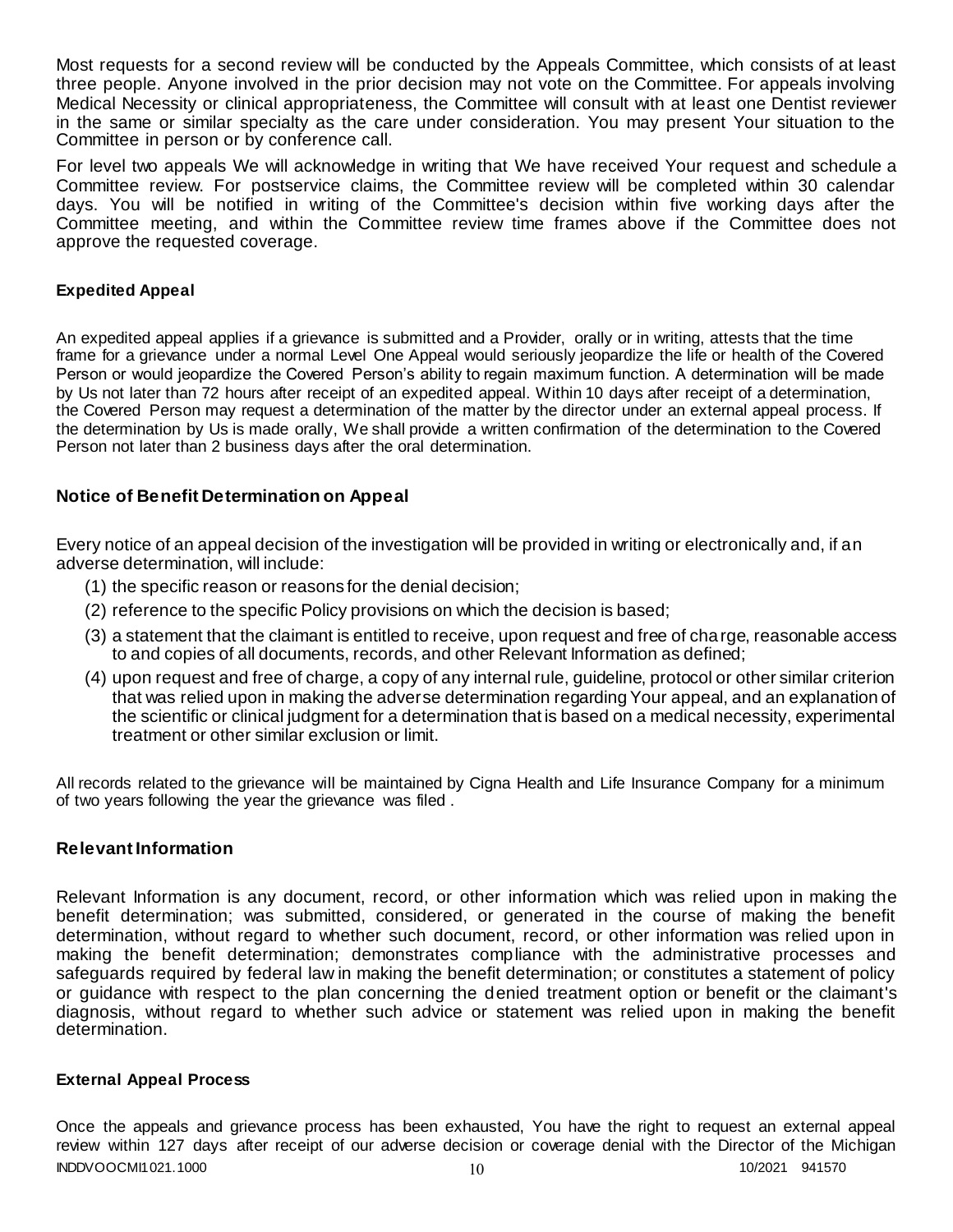Department of Insurance and Financial Services. The request for an external review must be in writing and should include all necessary information and documents pertaining to the adverse decision. As part of the request for an external review, You must provide written consent authorizing the Director to obtain all necessary medical records from both Us and any health care Provider used for review purposes regarding the decision to deny, limit, reduce or terminate coverage. All medical records used in the external review process will be held in confidence.

You may contact the Michigan's Department of Insurance and Financial Services at: Department of Insurance and Financial Services Office of General Counsel – Appeals Section (by mail) P.O. Box 30220 Lansing, MI 48909-7720 (by courier/delivery) 530 W. Allegan Street, 7th Floor Lansing MI 48933 Online Portal: https://difs.state.mi.us/Complaints/ExternalReview.aspx E-mail: DIFS-HealthAppeal@michigan.gov Phone: (877) 999-6442 Fax: (517) 284-8837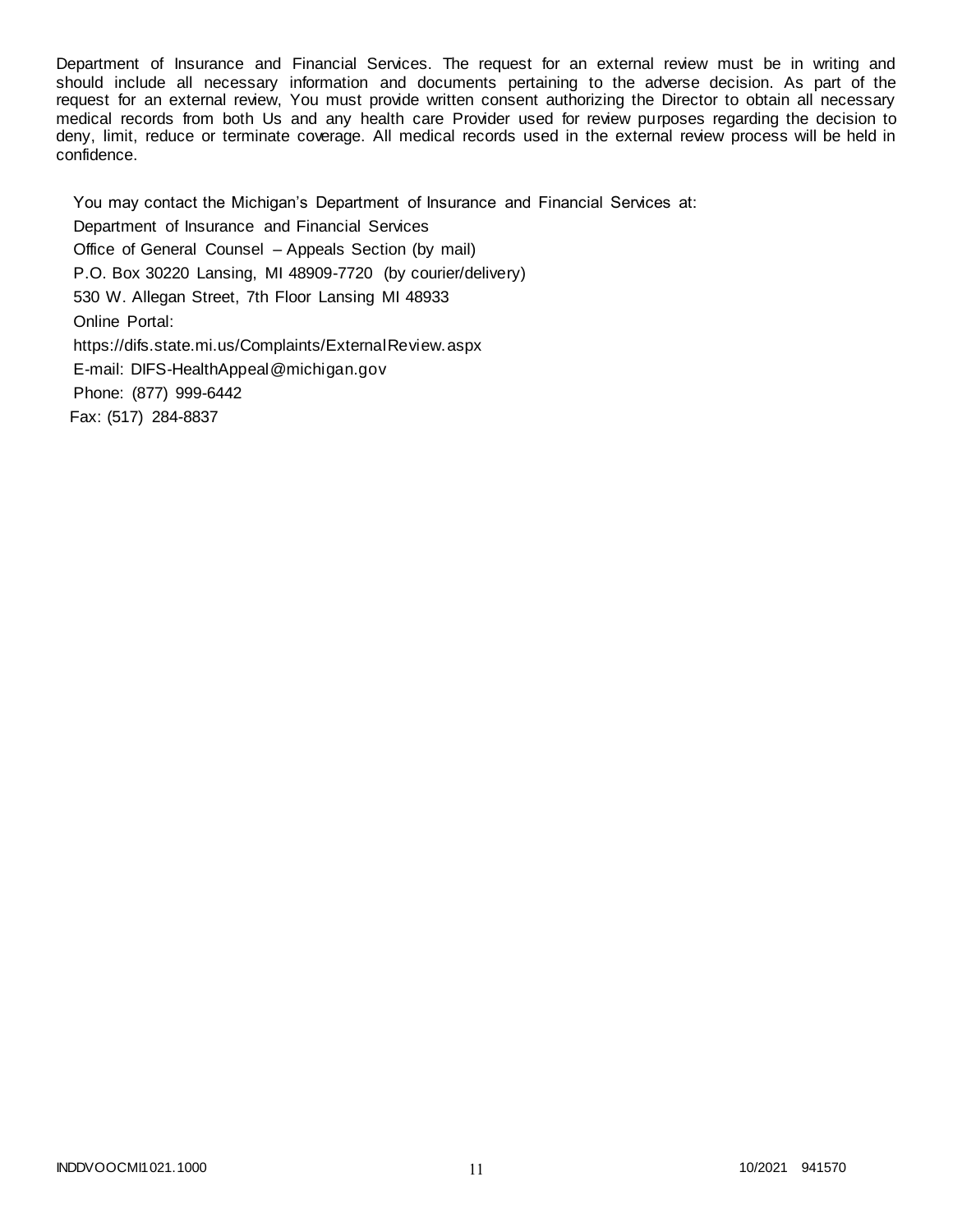# **I. Participating Dental Providers**

Cigna will provide a current list of Dentists currently participating with Cigna and their locations to each Covered Person upon request.

To verify if a Dentist is currently participating with Cigna and is accepting new Cigna Insureds, the Covered Person should visit Our website at mycigna.com.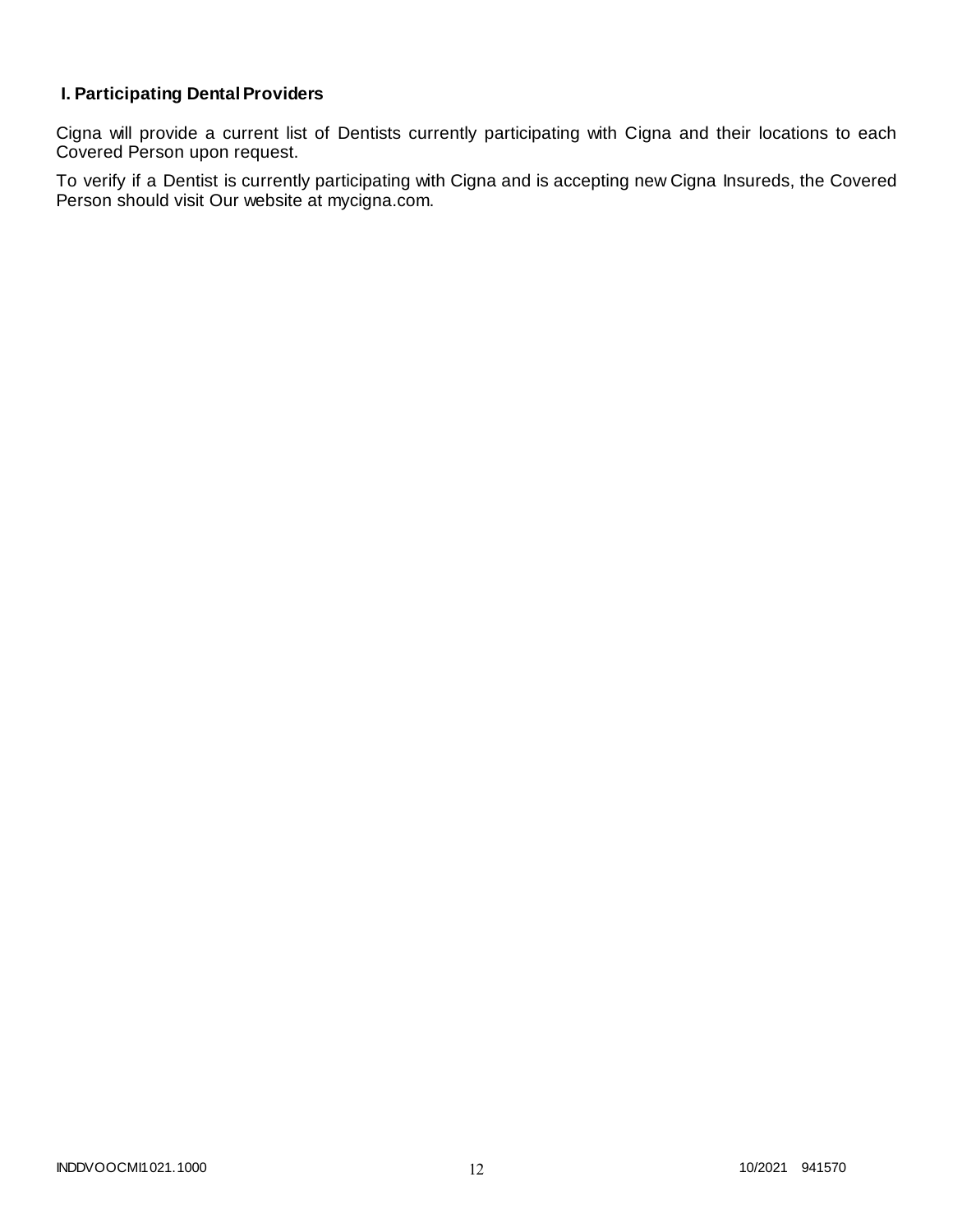### **J. Renewability, Eligibility, and Continuation**

1. The Policy will renew except for the specific events stated in the Policy. Cigna may change the premiums of the Policy with 60 days written notice to the Insured. However, Cigna will not refuse to renew or change the premium schedule for the Policy on an individual basis, but only for all Insureds in the same class and covered under the same Policy as You.

2. The individual plan is designed for residents of Michigan who are not enrolled under or covered by any other group or individual health coverage. You must notify Cigna of all changes that may affect any Covered Person's eligibility under the Policy.

3. You or Your Dependent(s) will become ineligible for coverage:

- When premiums are not paid according to the due dates and grace periods described in the premium section.
- With respect to Your Spouse, Domestic Partner, or partner to a Civil Union: when the Spouse is no longer married to the Insured or when the union is dissolved.
- With respect to You and Your Family Member(s): when You no longer meet the requirements listed in the Conditions of Eligibility section.
- The date the Policy terminates.
- When the Insured no longer lives in the Service Area.

4. If a Covered Person's eligibility under this Plan would terminate due to the Insured's death, divorce or if other Dependents would become ineligible due to age or no longer qualify as dependents for coverage under this Plan; except for the Insured's failure to pay premium, the Covered Person's insurance will be continued if the Covered Person exercising the continuation right notifies Cigna and pays the appropriate monthly premium within 60 days following the date this Policy would otherwise terminate.